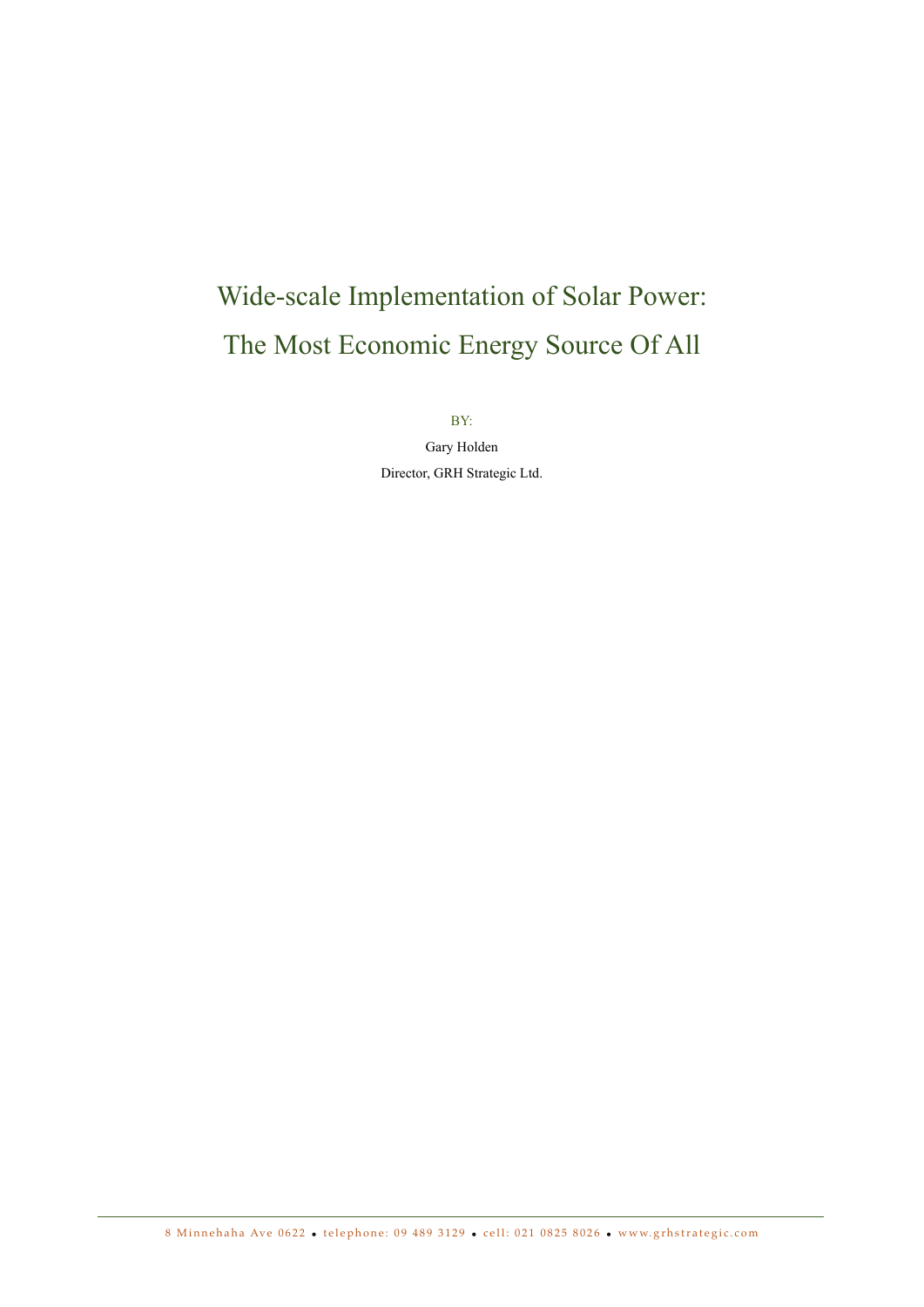## Wide-scale Implementation of Solar Power: The Most Economic Energy Source Of All

Most people think solar photovoltaic (PV) power is a great idea, but is too expensive to consider. The conventional wisdom in the energy industry is that solar PV requires subsidies from carbon taxes or carbon trading credits to be economical. Politicians and decision makers are forced to construct artificial costs (carbon penalties, feed-in tariffs etc.) to provide solar power a level playing field. This is usually justified on the basis that the added cost is simply the penalty to meeting international emissions targets. The populist view is that the use of solar power has been reliant upon political support as opposed to having pure economic justification.

The purpose of this paper is to highlight that these artificial mechanisms are not necessary; and to demonstrate that solar PV is far more economic than is conventionally acknowledged. In fact, applied in the right way, it could be the most economically viable energy source of all as once the infrastructure is in place, the energy is provided indefinitely, for free.

Much progress has been made already with a wide variety of policies to stimulate solar power deployment. For the most part, policy makers have done an excellent job in creating programs, creating incentives and building awareness. Solar power has a wide following and manufacturing costs have fallen. In many ways, the age of solar power generation is about to begin, as the price is right and the time has come for utilities and policy makers to develop the mechanisms for making solar PV panels a core part of developing the power grid.

## **Conventional Thinking**

On October 6, 2012, the New York Times Beijing Office reported on the amount of solar power manufacturing capacity that exists in China. According to the article, approximately 30,000 MW of solar panels will be installed in 2012. The ability to manufacture panels has soared to an amazing 50,000 MW per year in China alone; and 70,000 MW per year worldwide.

Extrapolating these amounts, installed capacity world-wide could equal the electricity capacity of the United States in about 15 years. You might conclude that the human race is ready to implement a massive widescale deployment of solar power.

However, that was not the conclusion of the article. As is often the case, the article went on to say that with coal power costing 5 cents per kWh, the 19 cents per kWh (both in \$US) needed to pay for a solar power installation makes it a poor decision. It went on to say that Chinese investors in solar power were making a big mistake as the surplus manufacturing capacity will lead to failure of those businesses; as a direct consequence of this poor economic reality. You could almost hear the sounds on wall street as another blast at

GRH Strategic Ltd. Solar Power Solar Power Solar Power Solar Power Solar Power Solar Power Solar Power Solar Power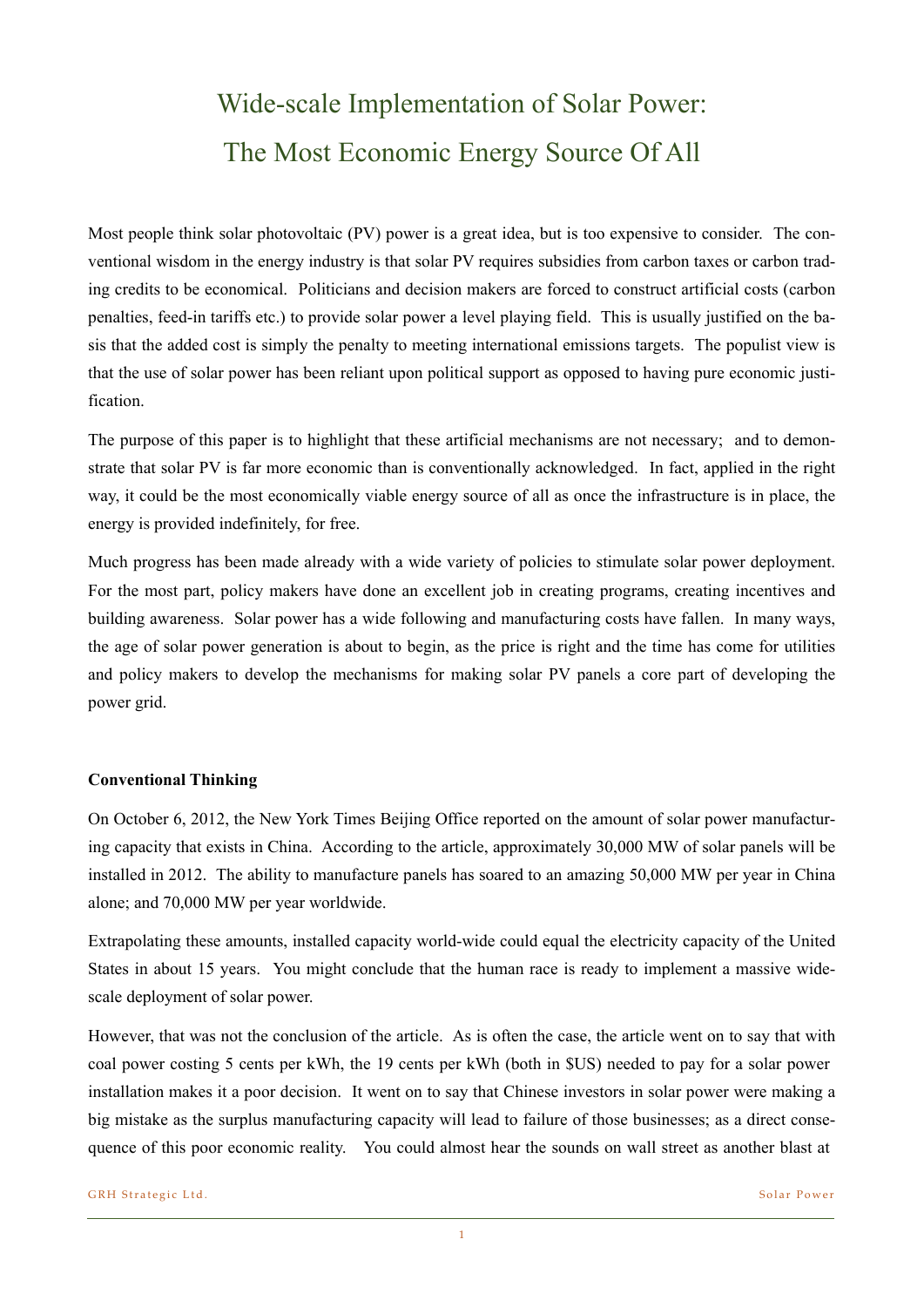renewable energy companies reverberates across the trading desks and share prices of solar companies fall to the floor.

Unfortunately, this crude economic comparison, 5 cents versus 19 cents, is a simplification that is carried out thousands of times a week in media coverage on this issue in every corner of the world. This comparison is fundamentally incorrect. For solar power to become a core part of developing the grid, we need a more accurate characterization of the true economic value.

## **Comparing Solar PV prices to Coal prices must consider the value of power during the day**

Coal plants are a major producer of power around the world<sup>1</sup> and have become know as the "low cost" electricity because they most often use cheap solid fuel and operate 24 hours a day, all year round. This ability to run continuously is why coal is called "base-load" power. Competitors to coal as base-load supply include nuclear, natural gas and hydro. Solar PV, even though it uses "free" energy from the sun, is considered inferior because it cannot run 24 hours a day.

To overcome the inability to run 24 hours per day, most economic evaluations for solar PV add the cost of batteries to store the solar power during the day and deliver its energy at night. When all these costs are considered, as most have concluded, it becomes prohibitively expensive to be a seriously replacement of coal or other base-load supplies.

These comparisons are flawed on several levels. In order to adequately recognize the true value of solar power, the distinctions between solar and base-load power need to be made more transparent and understood.

To begin with, it is important to recognize that solar power and base-load power provide different functions and both are necessary to meet the changing demand for electricity over the 24 hour period.

From a power pool perspective, base-load power is a resource with fluctuating value, as electricity prices change hourly to reflect the balance of supply and demand. Generally speaking, prices spike as the balance tightens in late afternoon and drop when the balance relaxes during the night. This can become an economic disadvantage to owners of base-load plants as most of the production receives low prices. In most markets, base-load plants will dump their power into the market at night and will accept a price that only covers their *variable operating costs*. This is referred to as "must run" as cooling off and starting up again it is not an option for technical reasons.

There are even times when the pool price of electricity drops below the variable costs of base-load plants when the system is in a position of extreme surplus. This is an indication there are too many base-load facilities on the grid for the level of demand at night. Some pools even allow generators to bid prices below zero, which means base-load generators effectively buy the right to run. In Texas, one energy retailer has de-

<span id="page-2-0"></span><sup>1</sup> Coal is the dominant source of power generation in Germany, USA, China, Canada (Alberta), Australia to name a few. In the US, coal has historically provided more than 50% of the supply.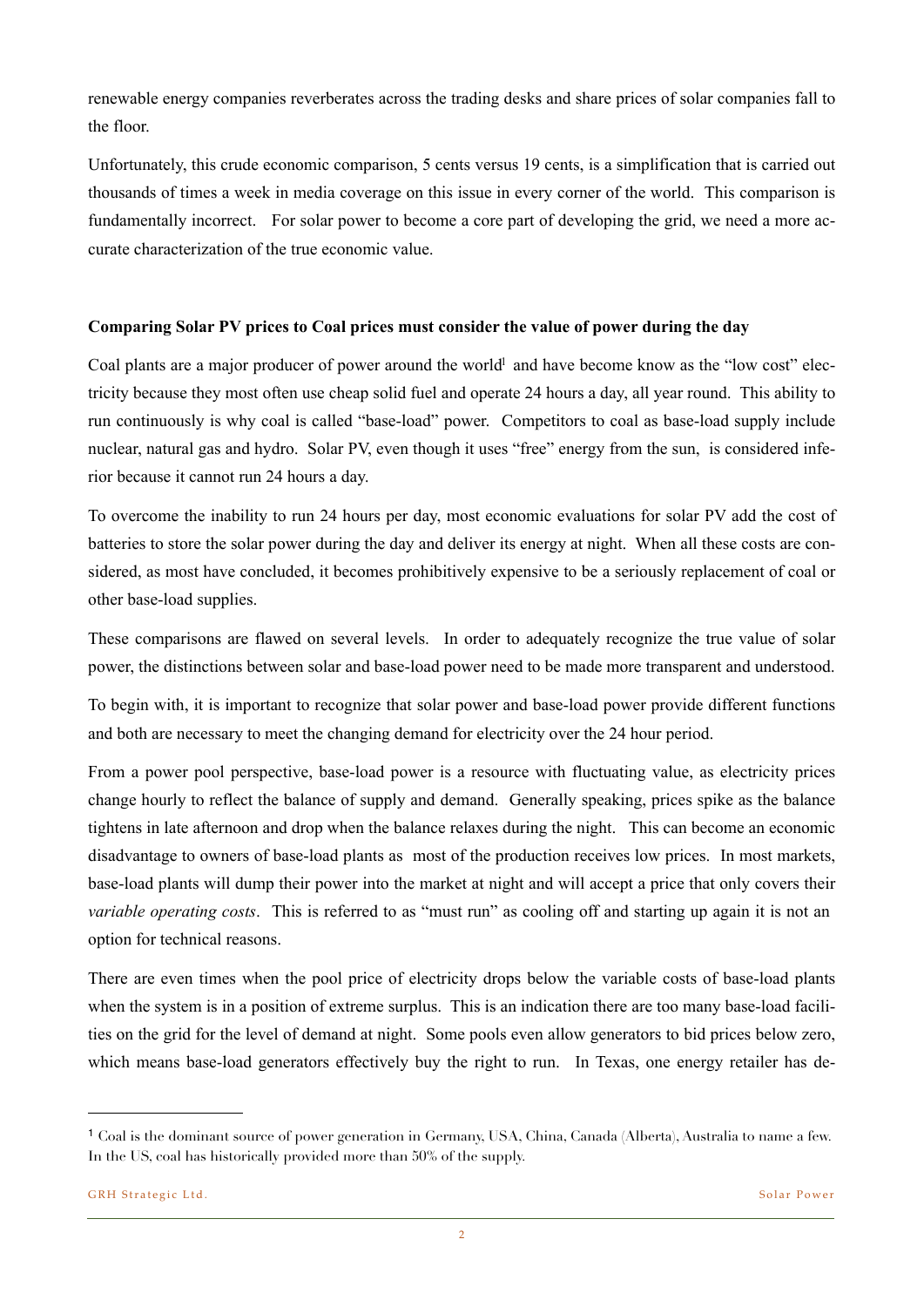faulted to offering night time power for free in a retail energy contract; reflecting this exact phenomenon in offers to customers.

In the United States and Canada, some power pools will dump their night time power into adjacent power pools at low prices in order to keep base-load plants operating. Pools that can turn off power plants at night take advantage of this cheaper source of power.<sup>[2](#page-3-0)</sup>

What this means is when considering the low value of base-load power during the night, the allocation of value for plants that produce power on-peak takes on a different meaning. This really means that the socalled 5 cent per kWh coal plant is worth about 8 cents during the day and in the order of 2 cents once the sun goes down. Solar power, inherently a day time only generator, should be valued accordingly in any economic evaluation.

To make matters worse, coal plants are often located a considerable distance from the demand. Long distance transmission of electricity adds quite a penalty; especially on the margin. Depending how far away the marginal generation is, there are transmission line losses to factor in that get exacerbated during the peak period when lines are loaded up. Those can be dramatic since marginal transmissions losses are twice as large as average transmission losses<sup>3</sup>. It would not be unusual in a 10,000 MW system, to have two 400 MW coal plants simply running to replace the transmission losses. A 10% to 20% penalty for on-peak coal power is quite common which adds to the value of solar PV at solar would be inherently located to offset such penalties.

Combining these effects, the economics of Solar PV should be compared to the 8 to 9 cents per kWh day time value of power from a coal plant not the 24 hour average of 5 cents per kWh. This would be a more fair comparison and start the process of recognizing solar power in a more positive light.

But that is only the beginning.

## **Solar PV has been financially handicapped**

In order to develop a 5 cent cost for coal power, you need to apply many years of utility strength and monopoly advantage to the equation. In many developed nations, the so-called 5 cents is only possible because utilities have a historic regulatory pact that ensures long-term access to cheap capital through guaranteed

<span id="page-3-0"></span><sup>2</sup> Alberta (Canada) will routinely dump night time power in British Columbia as BC has the ability to curtail its hydro dams, use the cheap coal power at night and release the dams during the higher valued part of the day. In many cases it actually sells on-peak power to the United States for a profit; essentially converting cheap coal power into economic gain by storing the energy in its hydro system not unlike a large battery.

<span id="page-3-1"></span><sup>3</sup> Losses increase exponentially with flow so that each additional megawatt transmitted on a line results in an increasing loss rate. In particular, marginal losses as a function of power flow equals: Marginal Losses  $= 2 *$  Resistance  $*$  Flow / Voltage<sup>2</sup> or  $2 *$  Average Losses. Therefore, we should observe that losses increase as more power is transmitted over longer distances and marginal losses are exactly twice average losses. Therefore, if the average losses at some point in time on the system is 5 percent and the quantity transmitted were increased slightly, 10 percent of the incremental flow would be lost. *Source: Dr. David Patton, Phd expert witness in transmission costs for NY PUD.*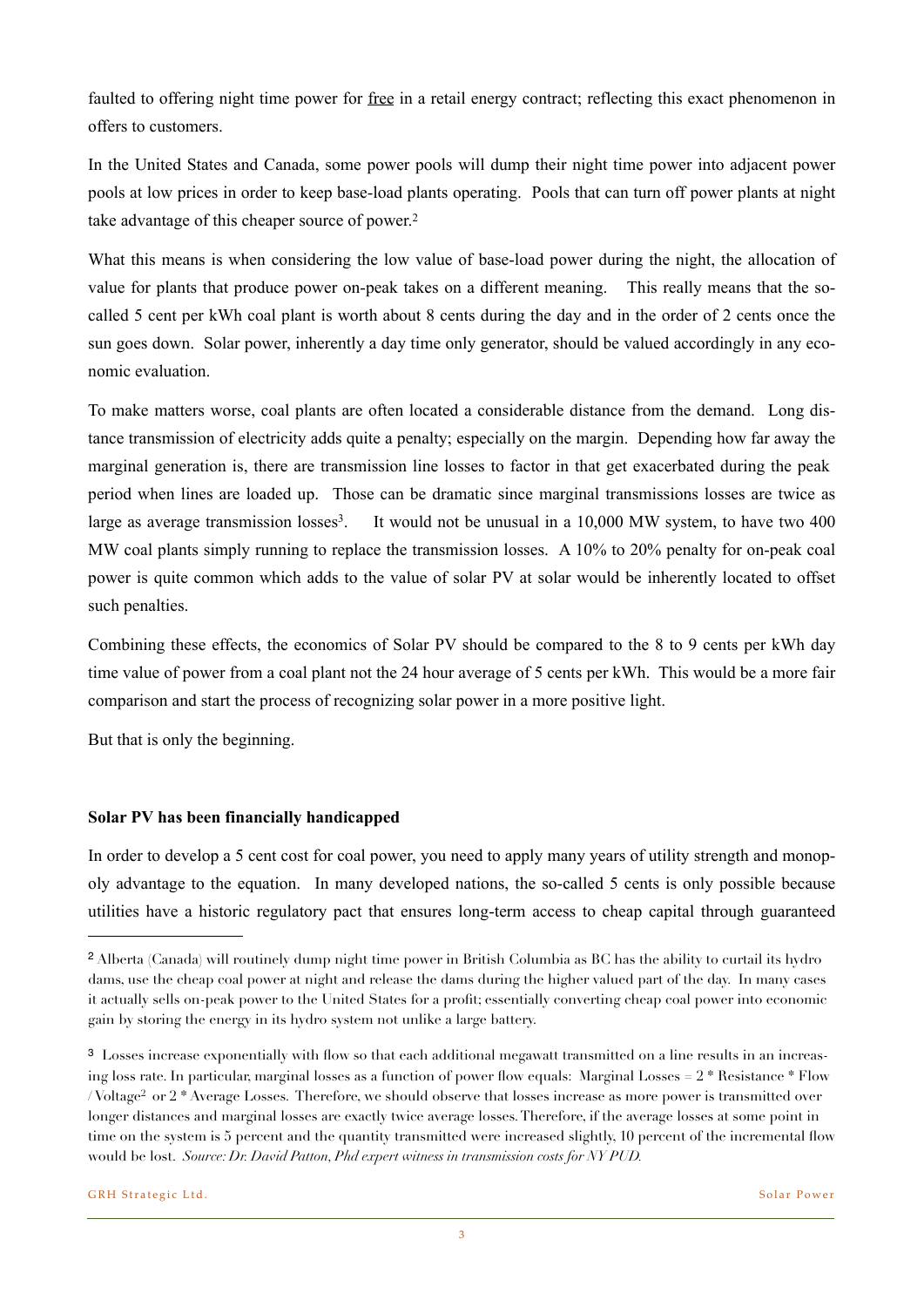physical franchises, captive customers, flow through cost escalations and protection from capital variances. Other markets built the infrastructure as a government department and used the government's balance sheet to access the same low cost capital. Either way, the 5 cent power, to be very clear, would be much more expensive without this advantage.

Creating this "regulatory bargain" was intentional and very, very smart. It created lower cost power almost everywhere around the world. If not built by governments, this power was built by investor-owned utilities that leveraged the regulated monopoly status into low-cost debt, produced blue chip dividends and, at the same time, produced power that everyone could afford. In virtually all cases, it produced a global competitive advantage that persists today.

Whether it was hydro, coal or nuclear power, these advantages fed economies and created super competitors that has had the unintended consequence of deterring new entrants with new ideas. Being a new entrant, solar is on the losing side of that equation. When we refer to 19 cents (\$US) for solar power, we are assuming a customer must go out and find a local contractor, pay a retail margin on the panel (most likely built and shipped from China) and get a "good payback" of, say, five years. This means the panel has an interposing profiteer (to cover the myriad of risks the contractor might face) and a cost of capital of over 20 percent to satisfy the economic requirements of the typical homeowner. Somehow we expect this equation to compete with a utility who could flow through the capital cost and rent their balance sheet out to captive customers for about 7%, or lower. Solar PV is inherently financially handicapped in any comparison with utility generated power.

Looking at this from the other side, if the coal plant were facing similar costs of capital and construction risks, coal would likely face in the order of a 50% rise in the capital part of the cost equation. [4](#page-4-0) The utility financing advantage is a big factor in assessing economics of solar power.

We would then be calling coal plants 8 cents per kWh instead of 5 cents. If solar received the same advantages and utilities made solar a consistent part of their regulatory submissions, they would require considerably less than 19 cents per kWh for an solar PV installation. The result would be in the 13 cent range if all regulatory advantages came to bear. Perhaps even lower, if the installation has some economies of scale that an individual home owner would never enjoy.

It might be time to give solar the same advantages that coal, nuclear and hydro enjoyed so many years ago.

Combining the three issues, 1) time of day valuation of power, 2) marginal transmission losses and 3) a utility financing advantage, we would now be comparing solar PV at 13 cents to a coal plant's day time value of 9 cents.

<span id="page-4-0"></span><sup>4</sup> The Capital component of coal plant economics is the most dominant variable and often represents 70% of the cost of coal power. A shift in the cost of weighted average cost of capital from 6% to 9% would cause a rise of approximately  $50\%$  in this component; depreciation would also be higher if the plant carried t<sup>1</sup>he risk of capital overruns as the absolute capital cost would be likely higher.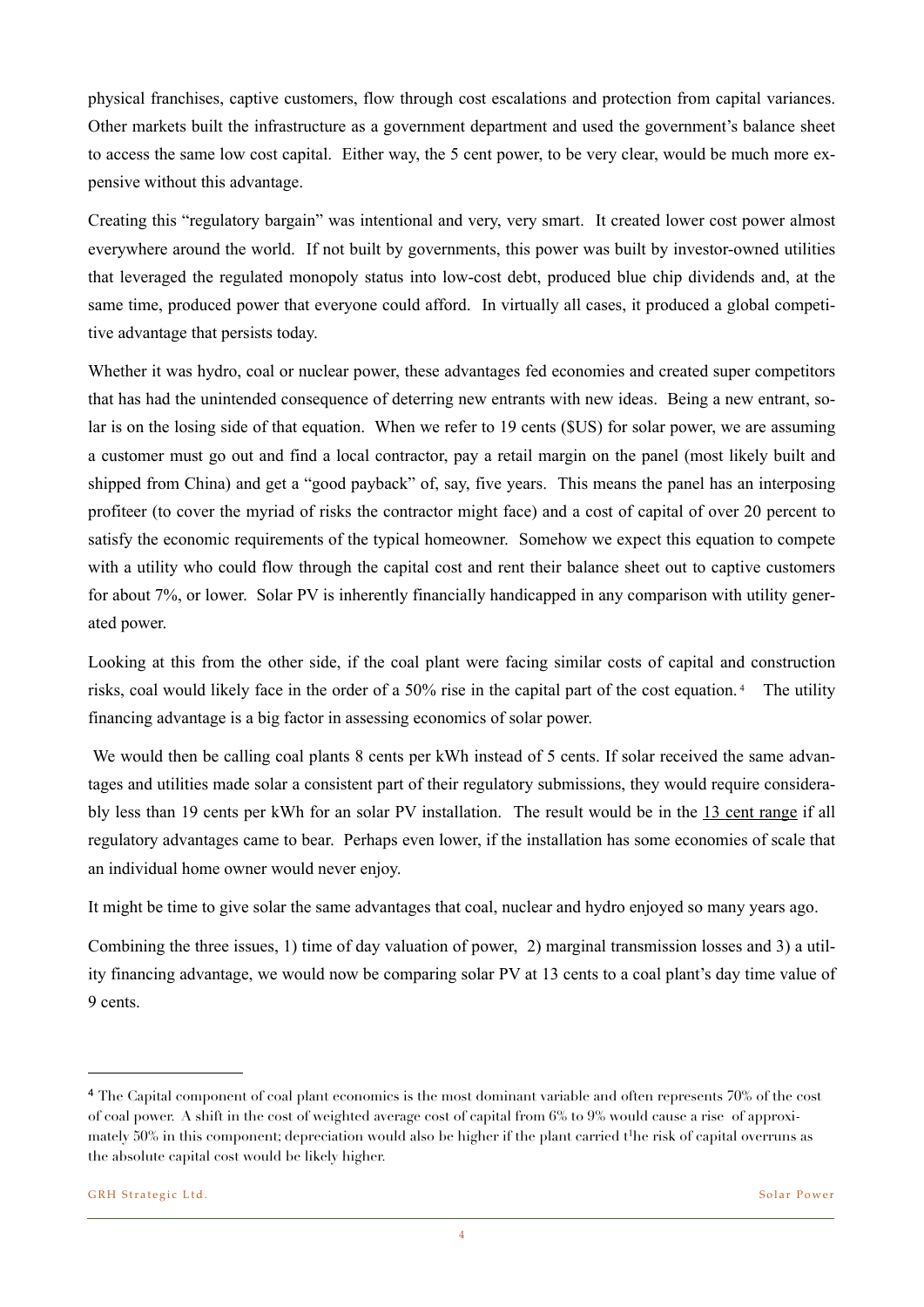## **Coal, Hydro, Nuclear and Wind are not getting any cheaper**

Trends are important in these matters. The longer trend of future generation costs is an important consideration; and it makes the case even more compelling. Coal power is not really 5 cents any more. Coal plants are being retired all over the world and they are not being replaced with new coal plants. New coal plants can support ('value-based prices prices prices prices prices prices prices prices  $\rho$ 

are not anywhere near 5 cents. The "5 cent number" was always a blend of historic assets, cheaper coal mines, depreciated equipment; costs that are no longer and  $\alpha$ Steel costs, mitigation of mercu<sub>10</sub> are all the reasons. Recent and  $\overline{a}$  Recent are more in the order of 8 to 12 cents per kWh. This would put day time coal erergy at a value of  $\frac{2000}{4}$  cents per kWh.  $2011$ Nuclear is even more expensive  $\Box$  and  $\Box$  are also rising; and they need gas generation firming to  $r_{0.1}$   $\frac{1}{1 \cdot 10^{10}}$   $\frac{1000}{1000}$   $\frac{1000}{1000}$ 100,000  $1.000.000$  $\bullet$  historic pric - eim  $\bullet$  First Sola

Solar, on the other hand, is dropping in price. Prices have dropped by more than 60% since 2006 which is having a material impact on the installed cost per kW. Prices for the panels have fallen so much that installation costs are now the greatest component of the overall cost. Solar power is now more a function of labour costs than the photovoltaic material costs.  $\frac{1}{2}$  since 2008 (Figure 2). Historical costs had a share of around 60% of  $\frac{1}{2}$  systems of the total PV system  $\frac{1}{2}$  $\alpha_{\text{max}}$  et al., 2011), but due to the extraordinary decline in module prices since 2008, its extraordinary decline prices since 2008, its extraordinary decline prices since 2008, its extraordinary decline prices since





In a world where solar PV becomes a part of utility planning, there will be the need for massive expansion of solar power companies willing to install and commission the large volume of panels required.

#### **On-peak temperatures are presenting new problems to power grid planning**

In most parts of the world, the entire electricity utility value chain is geared to address the hottest day of the year, or, more importantly, the hottest day in 50 years. Utility planners, transmission companies and distribu-

5

<span id="page-5-0"></span><sup>5</sup> source: Re-considering the Economics of Photovoltaic Power by Morgan Baziliana,b, IjeomaOnyejia, Michael Liebreichc, Ian MacGilld, Jennifer Chasec, Jigar Shahe, Dolf Gielenf, Doug Arentg, Doug Landfearh, and Shi Zhengrongi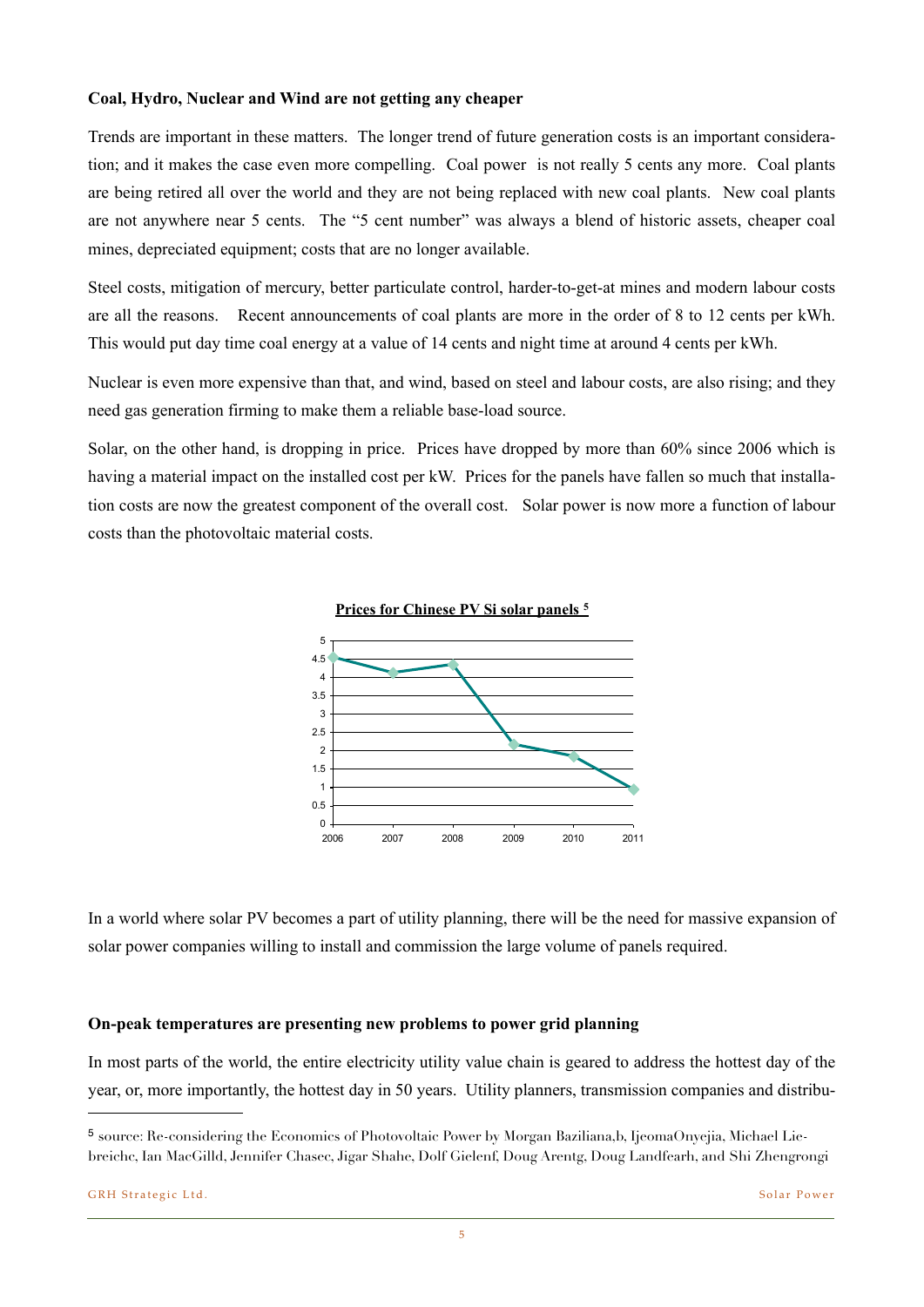tion utilities are well experienced at determining the incremental cost of a unit of reliability based on a 1-in-50 year hot day. This is for good reason too. There have been crisis events related to hot weather and the associated spikes in air conditioning demand.

This was never more evident than during the heat wave of 2012 as air conditioning demand set a new peak and local utilities all over the US suffered the embarrassment of being caught short as compressors sucked more juice than any other time in history. <sup>6</sup> You can bet utility executives all over the country were called upon to submit expansion plans of the entire network to ensure it will not happen again. New peaking plants, new transmission lines, new distribution lines and more transformer capacity everywhere. Regulatory hearings will be reminded repeatedly of the heat wave and, under the trump heading of "system reliability" the money will be allocated, spent and butter spread across everyone's power bill.

In the city of Auckland, New Zealand, they had a meltdown of transmission lines in 1998 related to excessive air conditioning demand coincident with a line failure. Having a robust array of solar PV in the downtown core could have made a meaningful difference on that set of conditions.

With a warming planet, the 1-in-50 assumption is increasingly tested. Some say changing weather patterns have pushed reliability risks to be more like 1-in-30 or 1-in-20 year events. Recent reports that in the first few years of the 21st century, the global air temperature has just reached its 330 straight month above the 20th century average.<sup>[7](#page-6-1)</sup> This is quite alarming as high temperature has emerged as a serious problem for utility grid planners and restoring the system back to historic reliability levels will be very, very expensive.

In the United States, it is estimated that about 100,000 MW of generation is dedicated to serving air conditioning in office buildings, shopping malls and homes. It is now likely that an incremental horsepower of compressor capacity is the single most expensive thing utilities have to build for.

To add a brand new air conditioner in downtown Phoenix for example, the incremental costs would include the proportional cost of a new coal plant, the cost of a new transmission line, the cost of an expansion of the distribution system, as well as the cost of new capacity at the local substation. As you can imagine these costs have been going up all of the time as the cost of steel, wood, copper and lead have outstripped inflation over the past couple of decades.

These escalating costs, and the growing cooling demand, and have become a major issue in future utility planning as power prices are rising more quickly than ever before and solar PV must now become a part of the solution from a power grid planning perspective.

<span id="page-6-0"></span><sup>6</sup> Extreme temperatures have claimed many lives and caused much economic harm. The summer 2012 North American heat wave led to more than 82 heat-related deaths across the US and Canada. This long-lived, straight-line wind and its thunderstorms cut electrical power to 3.7 million customers.

<span id="page-6-1"></span><sup>7</sup> August 2012 was the fourth-warmest August globally since 1880 and the 330th consecutive month in which temperatures worldwide were above the 20th-century average, according to the US National Data Center. Bloomberg September 2012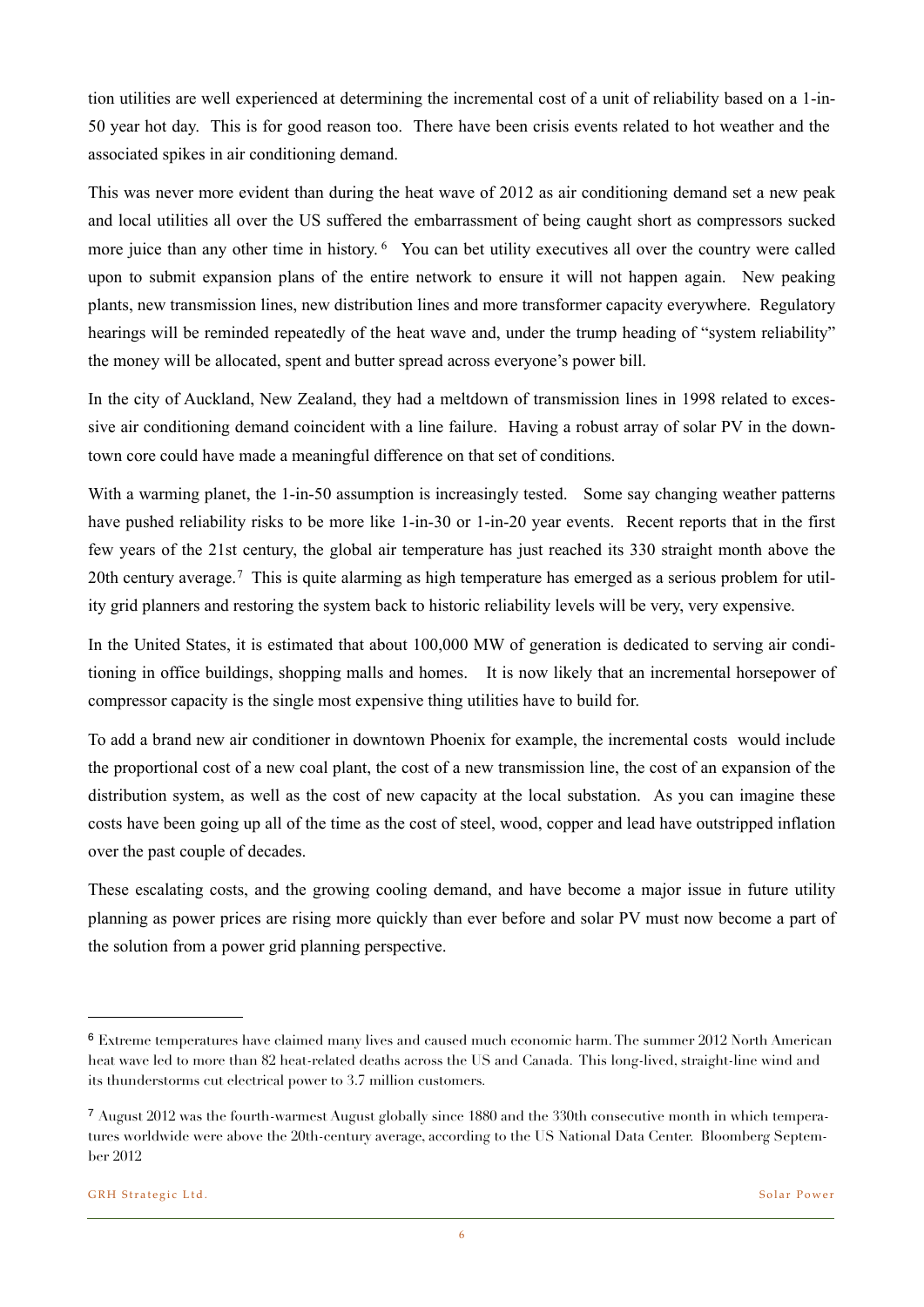Every grid has different conditions and specifications, but roughly speaking, incremental transmission and distribution capacity has ballooned to between 4 and 6 times more expensive than the historic costs. For example, in a geographically spread area, where the transmission and distribution assets have been evolving since the 1940s (and have an average life index of about 25 years), with modest population density, the transmission costs would be approximately 2 to 4 cents per kWh. Distribution costs would be similar; producing a range of 4 to 8 cents per kWh for the historic costs.

If the cost of new transmission and distribution costs, at 4 to 6 times the cost of historic assets, are ascribed to incremental air conditioning demand, then a new air conditioning load should be charged between 16 cents per kWh and 48 cents per kWh. Clearly, our regulatory mechanisms would never separate and charge such incremental costs to new loads, as it would be prohibitive and socially unacceptable. However, it is quite valid to consider such costs in making decisions on alternatives. Cutting back on air conditioning is not an option in a warming climate so we must find the lowest cost way to expand the grid.

### **Solar PV has a unique correlation to peak electricity demand**

Which brings us to the most important part of the discussion.Solar PV's unique ability to generate power exactly when the grid is stressed with high temperatures makes it a very powerful tool in supplying energy with zero variable cost at exactly the time when the power grid is stressed the most. Surprisingly, the notion of correlation has not become part of the utility discussion relating to solar power. Factoring in this advantage changes the economic comparison substantially. In fact, this correlation, when added to the previously stated factors, makes solar PV the most economic energy source we know of.

For the sake of argument, if you assume a standard normal distribution of outcomes around the LOWER side of the cost range, we would expect a utility to declare the cost of serving incremental air conditioning demand of (minus one standard deviation) 10 cents per kWh up to (plus one standard deviation) 22 cents per kWh. In other words, utilities should be prepared to offer incentives up to this range to avoid adding to the air conditioning demand. Needless to say, solar power, being one hundred percent correlated to air conditioning demand, deserves similar economic entitlement. To complete the math, if utility supported Solar PV can be installed for 13 cents per kWh, and receive a value benefit of offsetting air conditioning of 10 to 22 cents, then solar PV has an actual net cost of *negative 9 cents to plus 3 cents per kWh*.

If you have trouble believing this assertion, walk into your local utility and ask them if 50% of all the air conditioning disappeared permanently overnight, how long would it be until you need to expand the grid? Furthermore what impact would it have on the on-peak price of power? In most cases, you'll then have the answer as it will likely be for an extended period of time and this change in demand would provide a lot of capacity for the city to grow and on-peak pool prices would fall dramatically.

The surprising part of this analysis is, that even if you are reluctant to deal with incremental costs and prefer to stay in the realm of average costs, the average transmission and distribution cost would still create a credit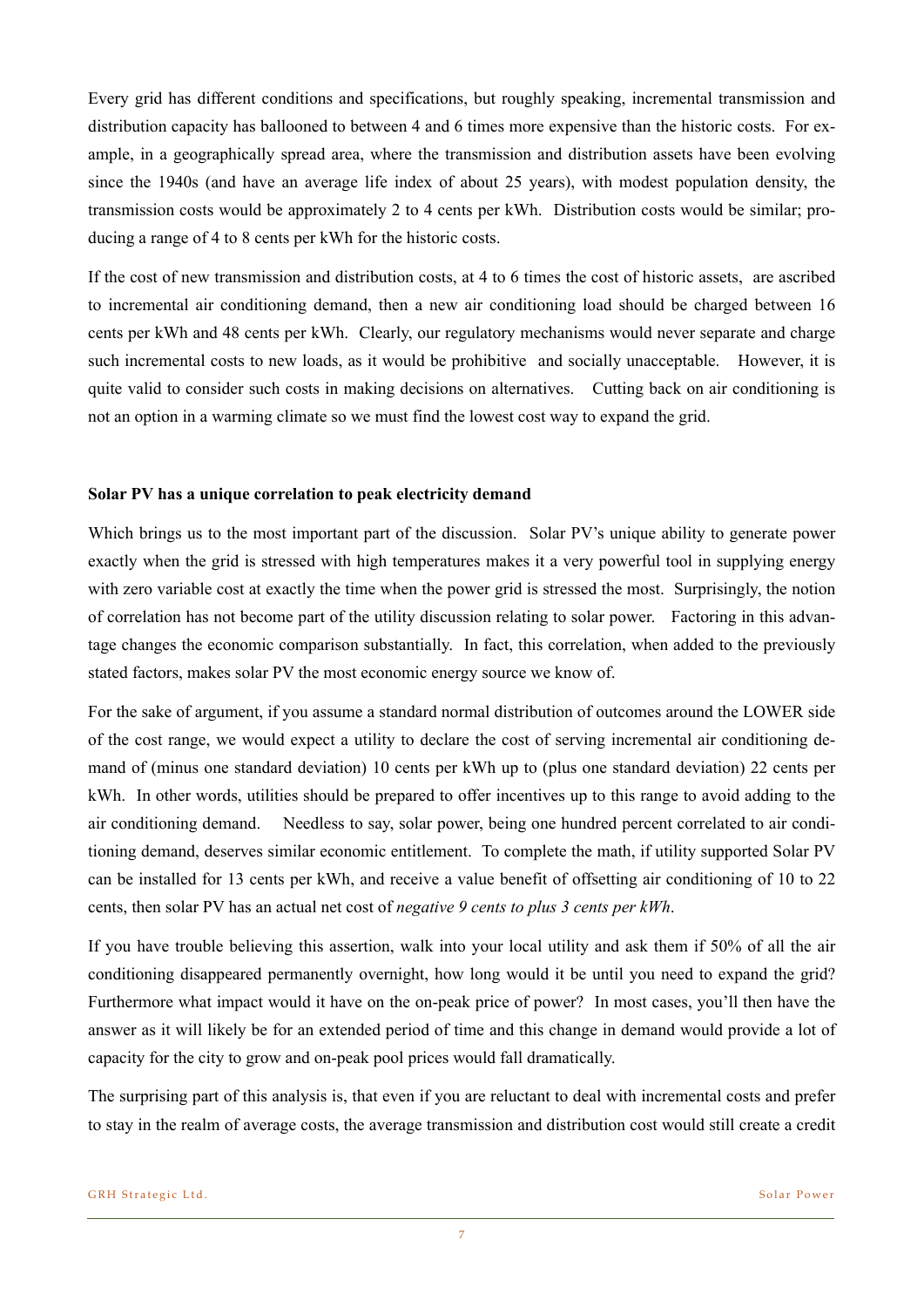for solar between 5 and 10 cents per kWh. In most cases, you could ignore the distribution component and it would not matter; it would still be highly compelling.

The comparison would then become: base-load coal's daytime value of 8 cents per kWh and utility financed solar PV at 13 cents less a credit of 5 cents. Resulting in *approximately 8 cents for both.* 

This makes sense in another way as, roughly speaking, a new double-circuit 220 kV transmission line contains enough steel and aluminum alloy to build the frames and support structures of 4 million solar panels; enough to put 10 panels on every house in a city the size of Auckland.<sup>8</sup>

## **Why not simply use Feed-in-tariffs or other political solutions?**

Many countries have chosen the mechanism known as feed-in tariffs (FITs) as a proxy for the net benefits solar produces to a grid. This is where a posted buy-back price is offered to stimulate solar PV embedded within the distribution grid. These tariffs were initially set to reflect the cost of solar panels for consumers and have been adjusted downward over time. Many jurisdictions have also included the perceived cost of  $CO<sub>2</sub>$  in the FIT. As a result, FITs have resulted in very high prices offered to solar power owners<sup>9</sup> for excess power, making the choice very appealing. Not surprisingly, this has lead to rapid deployment in those regions.

Germany has been leading the way, as more than 28,000 MW have been installed under this program; equal to as much as the rest of the world combined. Germany's leadership almost single handedly brought the cost of solar power down across the planet; and perhaps they might be the smartest utility regime of all.<sup>[10](#page-8-2)</sup> They have received much criticism for the high cost to German society however. Critics have claimed the FITs have been way over valued as they have been slow to react to changing costs of PV panels.

The underlying problem with FITs is simply they are set up to provide the lowest cost. They are assuming the most inefficient financing possible and they struggle to consistently seek the lowest cost supplier. Contractors had many windfall opportunities as the offer was so compelling to homeowners that costs became secondary. Furthermore, from a utility planning perspective they are essentially randomly located as the tariff is made available to everyone regardless of the contribution to the grid.

Sometimes people will worry about stranded costs. FITs have been accused of making historic investments in distribution or transmission costs redundant. Counter arguments that FITs have released capacity for future growth have been effective however as most utilities are wrestling with expansion of their grids and freeing up capacity is a benefit not a detriment.

<span id="page-8-0"></span><sup>8</sup> 220 kV towers for a 500 km line spaced 450 m apart uses in the order of 55 million lbs. of steel and 4.4 million lbs. of aluminum alloy; Auckland has approximately 450,000 homes; a single solar panel use about 15 lbs. of steel.

<span id="page-8-1"></span><sup>9</sup> Sometimes 10 times higher than grid priced power.

<span id="page-8-2"></span><sup>10</sup> In fact, FITs are offered in over 50 jurisdictions now at a wide variety of prices and are still widely criticized as unnecessary subsidization. The political pressure against such charges will likely mean they cannot be sustained.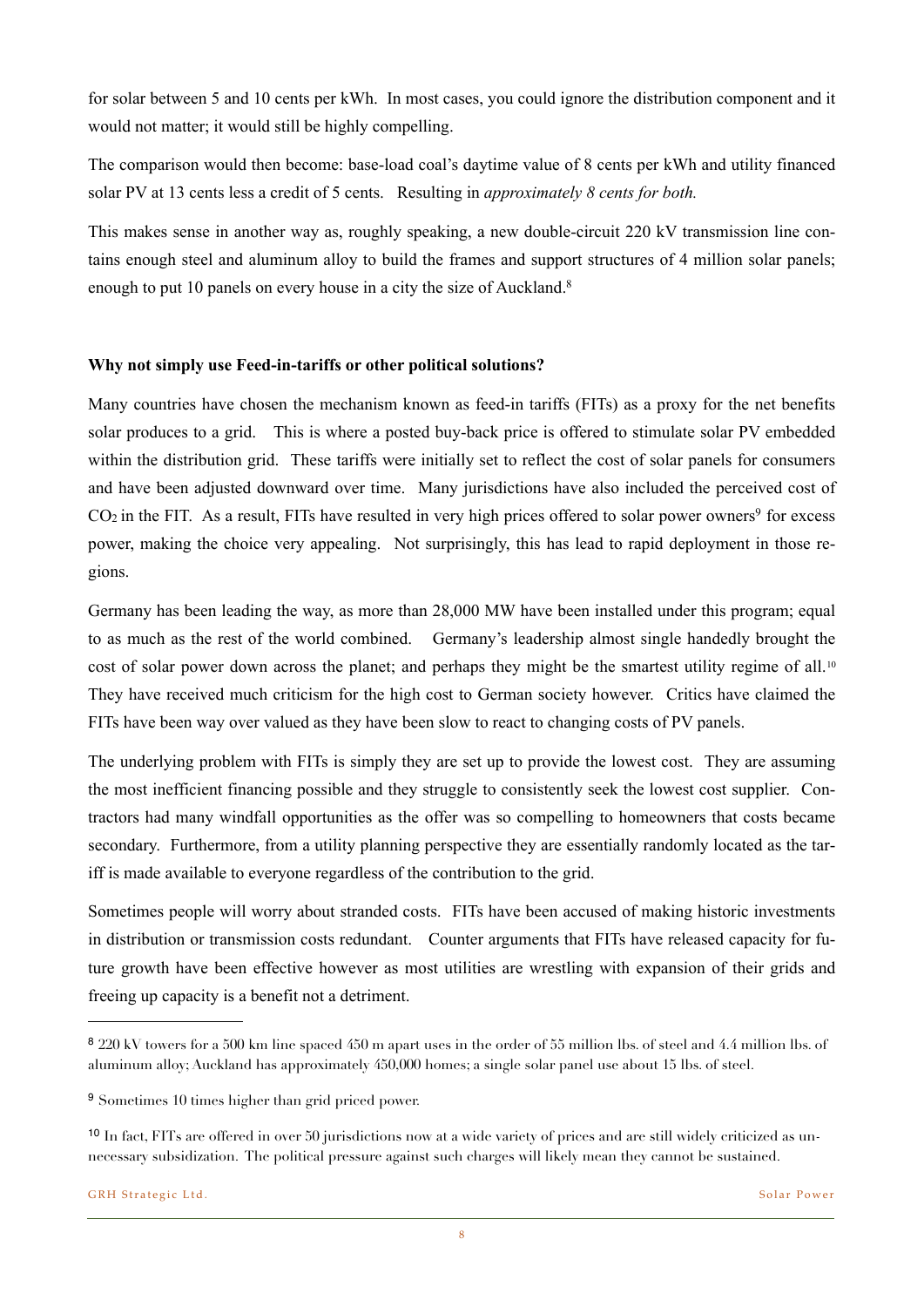FITs are also often sold as part of a countries commitment to international emissions reductions. It could be observed that these commitments are highly political and inherently unsustainable.

## **It is Not A Matter of "If"; It is a Matter of "How Much"**

For solar PV to become wide-spread and sustainable, it must be done on the basis of economic rationale. Fortunately, solar PV is inherently economic. The economic benefits are such that there is no requirement to consider  $CO<sub>2</sub>$ . A reduction in  $CO<sub>2</sub>$  is just a by-product of making the economic decision. If done as part of the utility grid management there is no particular requirement for elaborate smart meters. If installed with utility economics in mind, there is no particular requirement for special power buy-back contracts with customers. Simply a requirement to add the capacity in an efficient, utility based model that gives regard to location and size. Simple and starkly effective.

The question is really a matter of how much do we need.

If the City of Auckland were to track its air conditioning demand, they would discover that the ramp up and winding down of air conditioning, is partly correlated to the degree to which the sun is shining, partly related to the absolute temperature and partly from internal sources.

Air conditioning engineers refer to this as Solar Radiation Gain (SRG). <sup>11</sup> The ratio of SRG to the other solar loads is what is needed to establish the unique amount of solar power required, as each city or town has a "finger print" that identifies the degree to which their own weather patterns are correlated to the SRG.

Phoenix is different to Auckland and Auckland is different to London. It is easily discoverable exactly how much SRG "swings" and puts demand on the electricity grid. If downtown Auckland has 300 MW of installed air conditioners then Auckland needs in the order 240 MW of that amount in solar panels within its grid. Phoenix on the other hand may need 2000 MW. Each target for the economic amount will vary quite widely across the globe, but in all cases the amount is significant.

In virtually all cities, every flat industrial rooftop, every sloping office building and every house is a potential site for making the grid more cost effective.

Not everyone understands this phenomenon. In Peter Lang's 2009 paper analyzing options for the Australian National Electricity Market, called "Solar Power Realities", he states that solar power's intermittent production requires battery storage to be an effective contributor to the grid; which a view that is widely held.

However, if the solar PV is offsetting air conditioning, which essentially converts the demand profile to the equivalent of a mild, overcast day, storage is not needed as every kWh is instantaneously consumed. This renders the concept of battery storage moot. In effect, the *correlation* is the equivalent of storage. As a

<span id="page-9-0"></span><sup>11</sup> "In addition to SRG, Conduction Heat Gain (CHG)" and "Internal Loads" make up the balance of the solar loads. SRG and CHG are also correlated based on humidity and altitude. Certain climates have higher correlation between SRG and CHG than others. In non-equatorial climates, where the relationship between the SRG and CHG is high, the portion of SRG ranges from 0% at night to 15% during cloudy periods to up to 80% during blazing sunshine.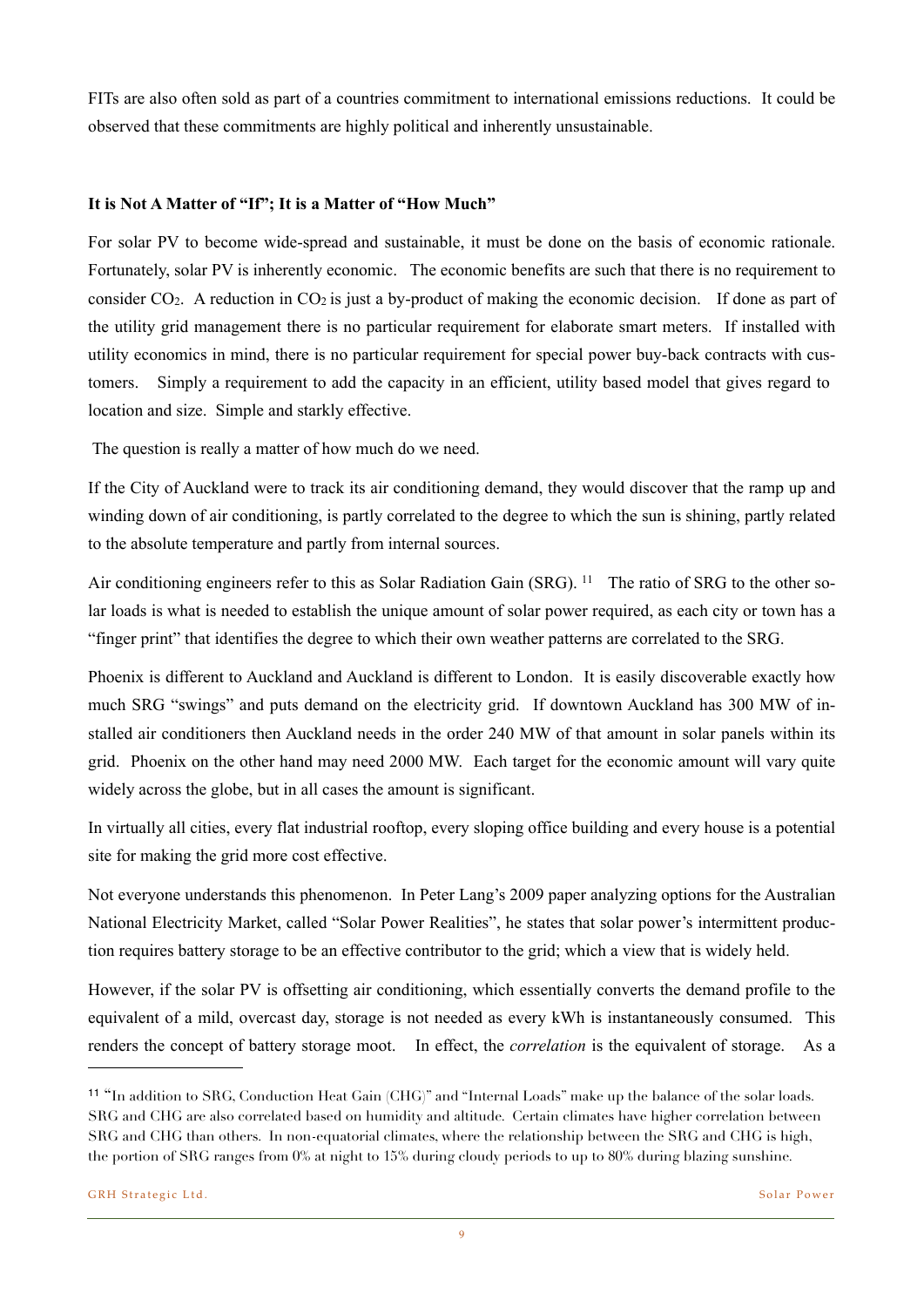point of interest, Australia's NEM has approximately 3,000 MW of air conditioning demand contributing to the peak set in June-July-August. Roughly 30 million standard sized panels worth.

For colder climates, the principles are the same except the winter presents additional challenges. Some of these regions have a summer peak, driven by air conditioning, and a winter peak driven by heating systems kicking in after the sun sets. These utilities must develop two pronged strategies to reduce infrastructure costs. Augmenting solar power with district energy systems or commercial cogeneration will reduce both summer and winter peaks; retaining the economic value associated with avoided infrastructure costs.

In all regions, regardless of weather patterns, would benefit from solar PV embedded in the network.

## **What is required to Make It Happen**

For the most part, all it would take is the will of the utility and its regulatory body. However, this will be an uphill battle in most regions of the world. Utilities will not naturally cooperate as it would require considerable restructuring of time honored process. Building transmission and distribution in large increments is conventional and challenging enough. Adding the option of embedding solar panels inside networks, essentially as a network device, will not be accepted easily.

Having said that, in regulated markets, all it would take is for the regulator to request that the distribution utility file its aggregate air conditioning load and its incremental and average cost of serving that load. Once the "finger print" is known, the regulator and utilities can jointly choose from a number of business models to execute a plan. It is likely the distribution utility in partnership with solar installation companies could rapidly deploy the needed capacity.

In deregulated markets, distribution companies could feasibly partner with energy retailing companies as well. The boards of directors of distribution companies could chose to implement solar to simply drive down costs. Energy revenues from the wholesale pool could be used to offset the capital costs.

These business models could include offering owners of rooftops a "rent" to accommodate the panels as opposed to building owners owning the panels directly; not unlike the way transmission companies rent space for transmission towers. This rental agreement could be in conjunction with an energy contract or be completely independent of one. It would not matter and would depend upon the circumstances and desires of the rooftop owner.

From a technology point of view a simple meter to measure the output is all that is needed.

Simple, effective and very economic. With the capital cost rolled into the charges for transmission and distribution, historic decisions in infrastructure are preserved and the solar devices produce low cost power, lower the overall cost of the network and create future capacity for expansion.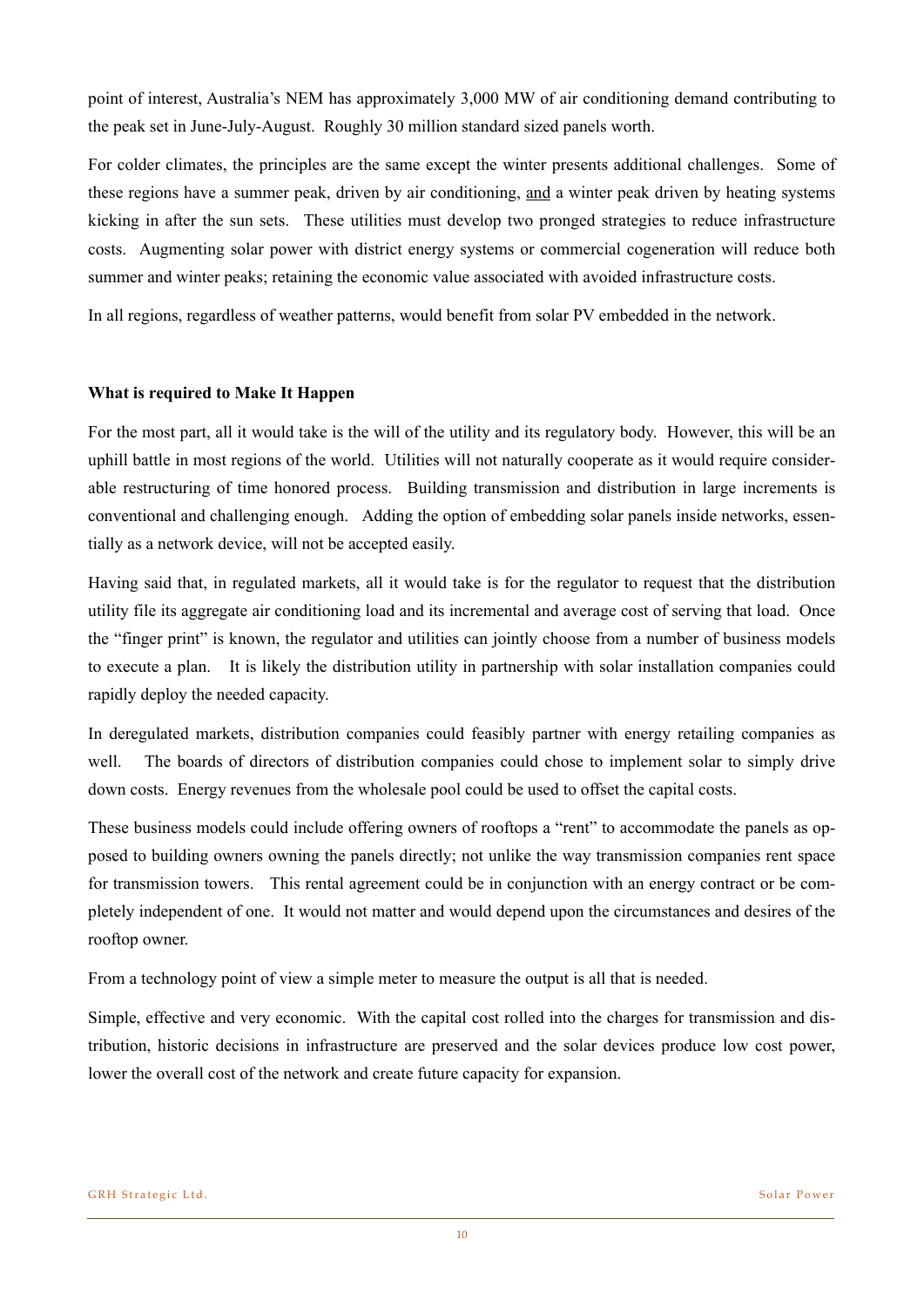## **Why is this not happening?**

If the economic compulsion of putting solar power to offset air conditioning load is this strong, why is it not happening? Why are there not utilities all over the world planning to integrate solar panels on industrial rooftops, hockey arenas, schools, warehouses, roadsides and parks as we speak?

For starters, the rules of electricity development do not allow it. In fully deregulated markets, wholesale market participation is distinct and forced to be separated from transmission and distribution development. Integrated thinking is simply "not allowed" in the conventional sense. Creating synergy between transmission companies and energy companies would require some creative thought to subvert the rule structure.

In markets where wire is rate-of-return regulated and wholesale/retail energy is competitive, it would require a regulator that is open to economic flows across the boundaries established to keep things tidy.

In fully regulated markets, where all decisions are under the purview of a single regulator, it should be as straight forward as putting together the case. But even in this situation, it does not happen. If solar happens at all, it is under the overriding justification that their is a responsibility to protecting the world from global warming.

Perhaps the real reason is that conventional analytical processes have inadvertently erected barriers. Transmission companies and departments are assigned the responsibility of building transmission lines; not to think of ways to reduce them. Generation companies and departments are trained to build what they know and to optimize government subsidies where they are offered. Transmission companies do not get any economic value from generation plants and vice versa. Saving infrastructure costs are only of passing interest to a generator. In fact, perversely, generators spend enormous lobbying effort ensuring that infrastructure is overbuilt, unconstrained and stretched to every corner of the landscape as that proposition maximizes the optionality of choice.

Other parts of the value chain try to bridge the institutional barriers. Metering people continue to build more elaborate solutions in an attempt to stitch these complexities into a coherent package as demand side behaviors are factored in. Peak reduction is considered the job of the metering departments as the problem is assigned to the "customer-side" of the things. Each challenge in the value chain is discreetly identified, analyzed and resolved. Not surprisingly, the notion of integrated solutions is spoken of but rarely implemented.

Finally, and perhaps the biggest reason, is that the traditional methods are so ingrained that utilities generally do not have the incentives. Minimizing capital is contrary to the fiduciary duty of a company who's primary goal is to earn a return on capital. Companies with this mandate, are better off with carbon taxes and external instruments as drivers. This removes the contradiction.

One thing we know for sure is that utilities have an endless wealth of engineering talent and the competency to solve complex problems. If this juggernaut was liberated with new regulatory guidelines, the propagation of solar PV will serve to lower electricity costs and our carbon footprint. Easier said than done, to be sure.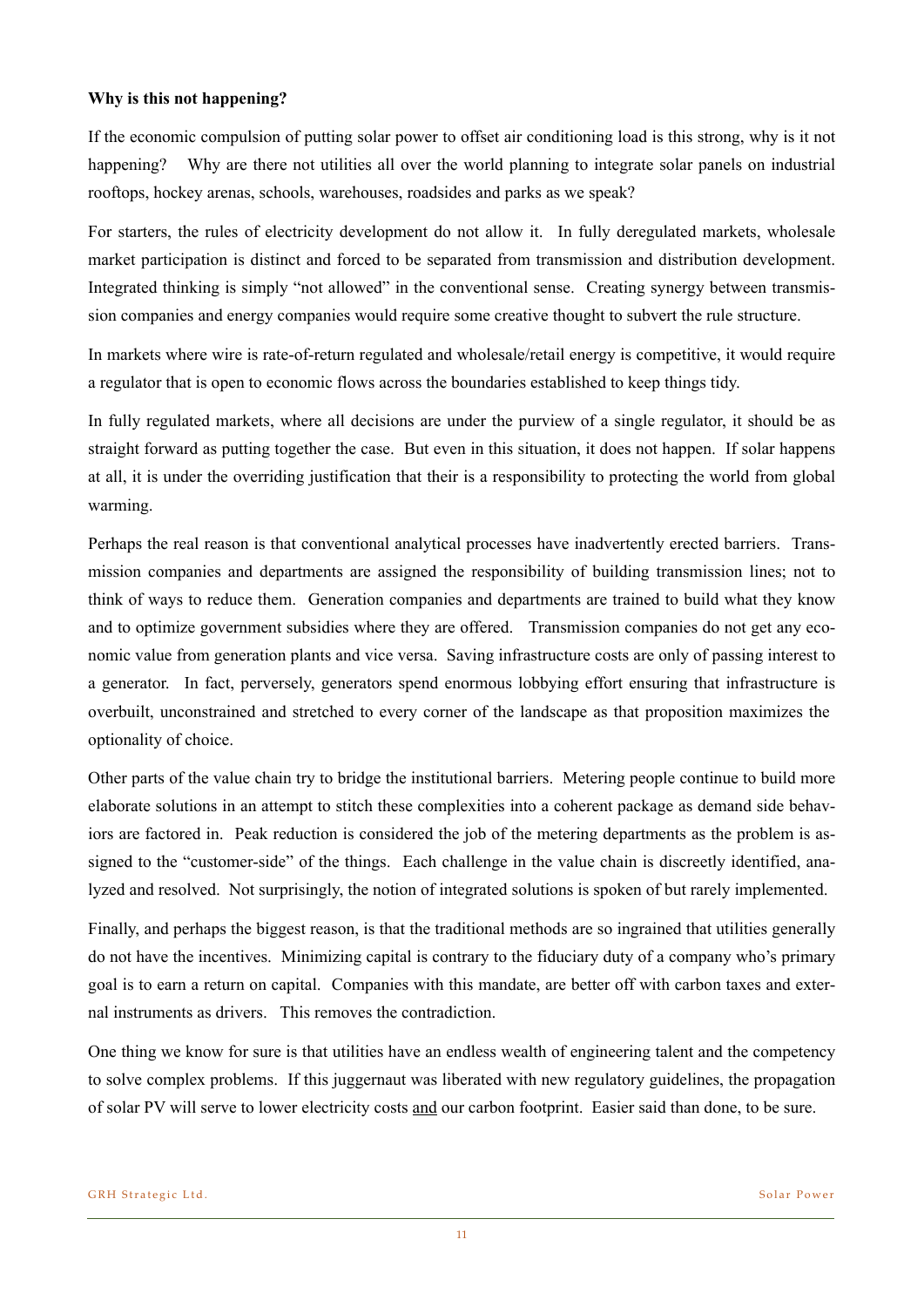## **Conclusion**

Solar power is getting cheaper all the time and if intelligently applied in its proper role, it is far and away the most economic energy source we have now. To discover the amount of economic solar power that is appropriate will require a step change in willingness on the part of regulators, utilities, and politicians to implement, but it will be well worth it. If approached in an effective way, there is no need to trade carbon, add feed-in tariffs or institute carbon taxes to see solar power be deployed on a large scale. On the contrary in fact, as this option obviate the need for such policies.

With solar PV firmly entrenched in a "retail" model, utilities will have to get more involved for this to happen. As was the case in the 1920s and 1930s, when utilities all over the world took on the challenge to make electricity ubiquitous, it is time for them to take on the challenge of making that same system lower cost and more green. If you consider that the original goal of regulatory bodies was to encourage decisions for the common good, society is a big winner if solar PV becomes a key ingredient in utility planning. The resulting PV proliferation would accelerate the decline in panel manufacturing costs. Jobs would be created in a new industry where installation of the technology would require engineers, technicians and hands-on-deck in the field.

Consumers would have lower cost power as peak power prices decline; shrinking the day-night subsidy coal currently enjoys. With coal power on the decline, electricity planners would turn to marrying wind farms and gas turbine plants to meet base load demand. The excess manufacturing capacity in China will be more in demand as the US alone could economically deploy 80,000 MW of solar to offset correlated air conditioning demand. Nuclear power would be put far on the back burner.

Finally, a sigh of relief would spread through legislatures everywhere as policy makers can finally abandon the notion that carbon taxation is the key to saving the planet.

The Last Word: As many solar advocates point out, outside of the initial manufacturing process, solar power consumes no fuel; so it clearly will help conserve diminishing fuel resources for future generations. If solar power were deployed to match air conditioning demand as a standard part of utility planning, worldwide installations would quickly exceed 500,000 MW in total - or roughly the equivalent of 1500 coal fired power plants.

*Those who believe the solar industry has run its course may be surprised. Solar companies that reduce their costs, develop value propositions to target the needs of particular segments, and strategically navigate the evolving regulatory landscape can position themselves to reap significant rewards in the coming years.*

*McKinsey Report: 2011 - Darkest before Dawn*